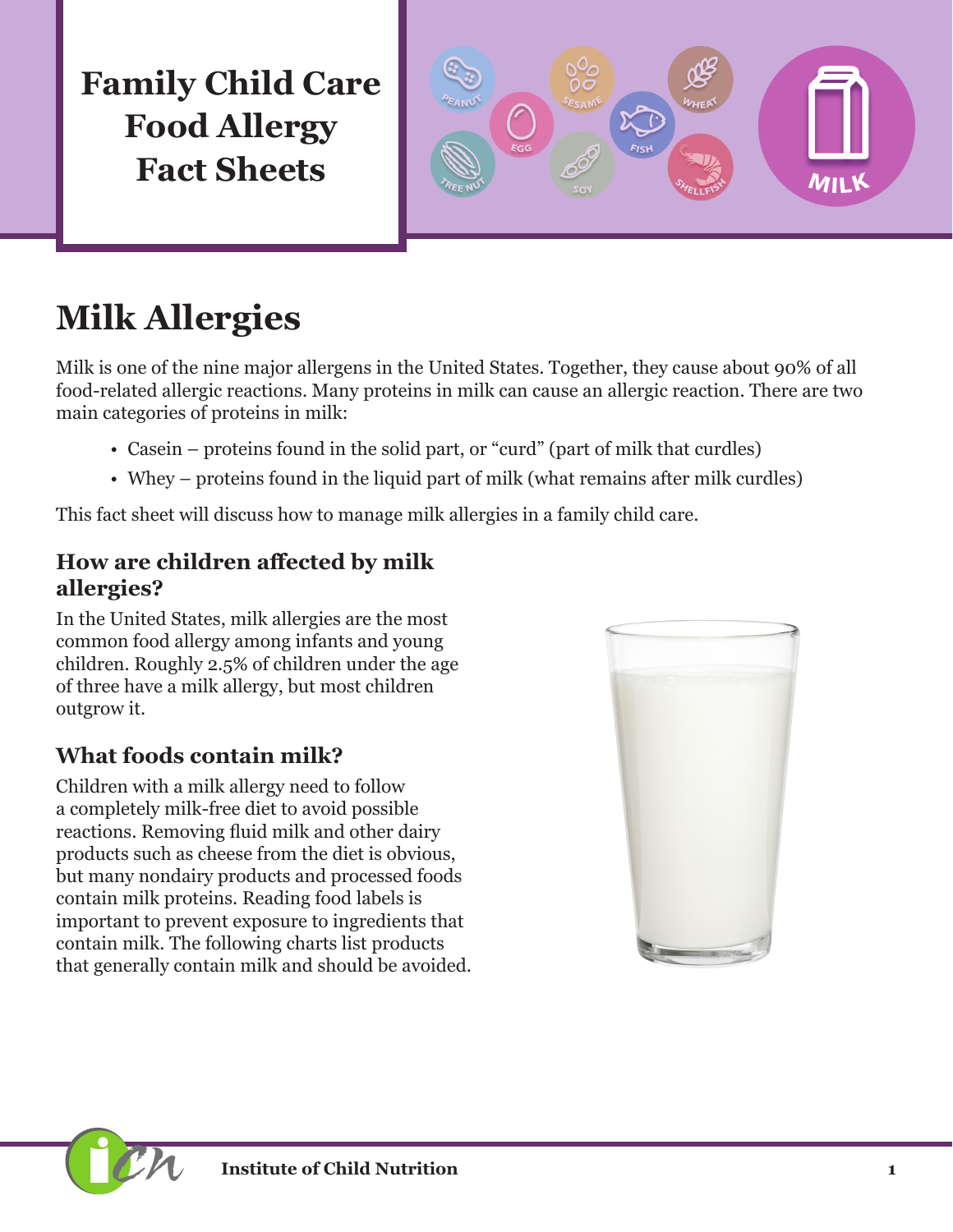### **Family Child Care Food Allergy Fact Sheets**

| <b>Dairy Products</b>                              |                                                            |                                                     |  |  |
|----------------------------------------------------|------------------------------------------------------------|-----------------------------------------------------|--|--|
| • Butter (salted, spray,<br>unsalted, whipped)     | • Evaporated milk                                          | • Milk from other animals<br>$(goat, sheep)*$       |  |  |
| • Buttermilk (blends, solids,                      | • Ghee<br>• Half and half                                  | • Powdered milk (dried)                             |  |  |
| sweet cream buttermilk<br>powder)                  | • Heavy cream                                              | • Pudding                                           |  |  |
| • Cheese (all types)                               | • Ice cream, ice milk,<br>sherbert                         | • Quarg/quark (fresh soft)<br>cheese)               |  |  |
| • Cheese food, imitation<br>cheese                 | • Kefir (fermented milk)                                   | • Rennet, rennet casein                             |  |  |
| • Cheese dip/sauce/spread<br>(queso, nacho cheese, | drink)<br>• Lactose-free milk<br>(Lactaid(R))              | • Ricotta cheese<br>• Sour cream (all varieties)    |  |  |
| Rotel <sup>®</sup> dip)<br>• Coffee creamer        | • Malted milk                                              | • Skyr (Icelandic cultured<br>dairy product)        |  |  |
| • Condensed milk                                   | • Milk (all forms $-$<br>acidophilus, cultured,            | • Whipping cream                                    |  |  |
| • Cottage cheese                                   | derivative, dried, fat-free,                               | • Yogurt (Greek, regular,<br>frozen, all varieties) |  |  |
| • Cream cheese<br>• Crème fraiche                  | low-fat, milk fat, non-fat,<br>pasteurized, protein, skim, |                                                     |  |  |
| • Curds                                            | sour, sweetened, whole,<br>$1\%, 2\%)$                     |                                                     |  |  |
| • Custard                                          |                                                            |                                                     |  |  |

\*Goat's milk protein is similar to cow's milk protein and may cause a reaction in milk-allergic individuals. It is not a safe alternative.



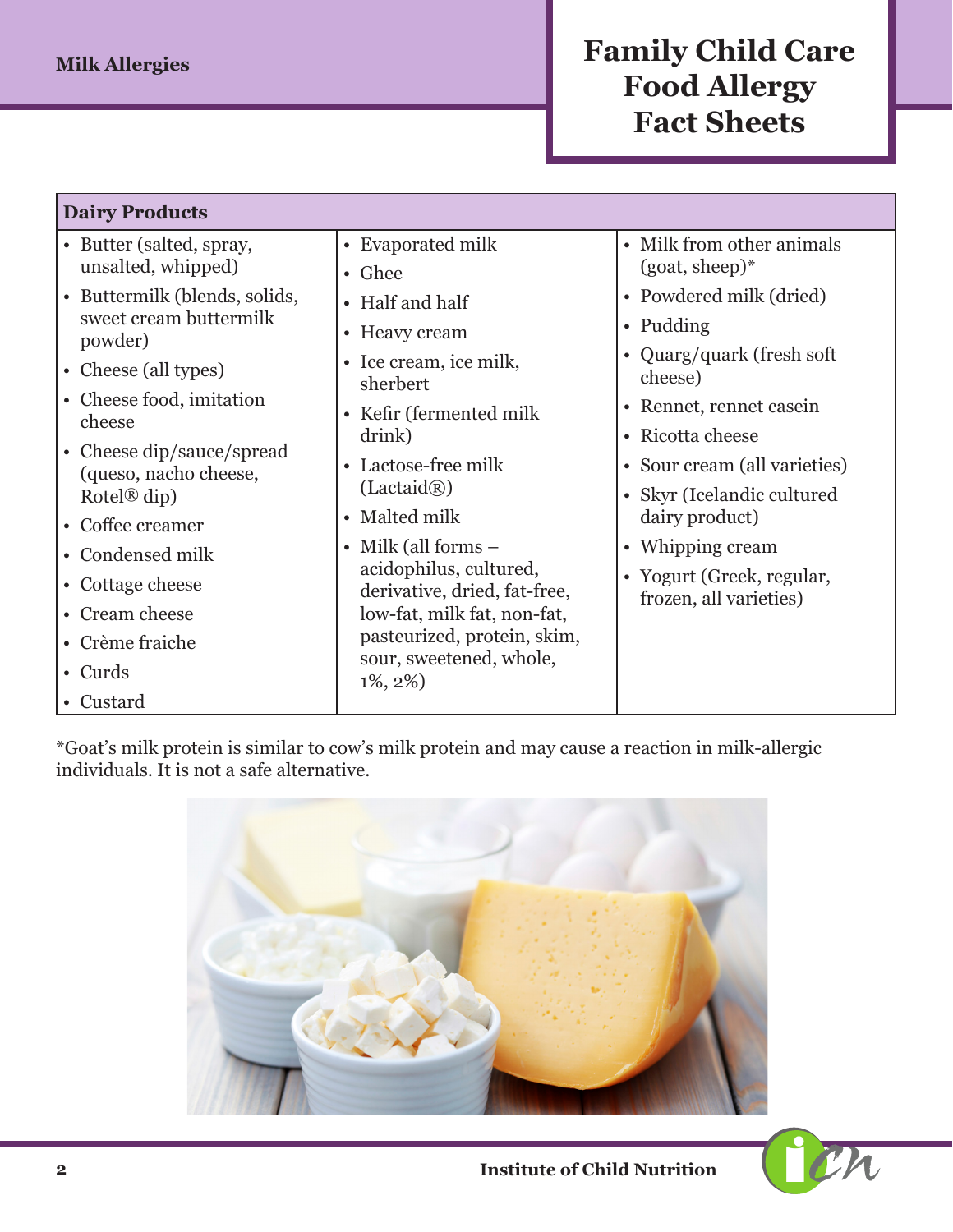## **Family Child Care Milk Allergies Food Allergy Fact Sheets**

| <b>Dairy Ingredients</b>   |                                 |                                                                 |  |
|----------------------------|---------------------------------|-----------------------------------------------------------------|--|
| • Anhydrous butter oil     | • Diacetyl                      | • Milk protein hydrolysate                                      |  |
| • Anhydrous milk fat (AMF) | • Galactose                     | Milk powders (full cream,                                       |  |
| • Butter acid              | • Lactate solids                | nonfat, skim, whole)                                            |  |
| • Butter ester             | • Lactic acid starter culture   | • Milk solids (dried, nonfat,<br>paste, sour, whole)<br>• Nisin |  |
| • Butter extract           | • Lactic yeast                  |                                                                 |  |
| • Butter fat               | • Lactitol monohydrate          |                                                                 |  |
| • Butter flavor            | • Lactose                       | • Protein hydrolysate                                           |  |
| • Butter oil               | • Lactulose                     | • Recaldent <sup>TM</sup>                                       |  |
| • Butterfat                | • Milk derivative<br>• Milk fat | • Sour cream solids                                             |  |
| • Dairy product/ butter    |                                 | • Sour milk solids                                              |  |
| solids                     | Milk protein<br>$\bullet$       | • Tagatose                                                      |  |
| • Dehydrated yogurt        |                                 | • Yogurt powder                                                 |  |

### **Milk Protein Ingredients**

| <b>Casein</b>         |                         | <b>Whey</b>                 |
|-----------------------|-------------------------|-----------------------------|
| • Ammonium caseinate  | • Acid whey             | • Sweet dairy whey          |
| • Calcium caseinate   | • Cured whey            | • Whey                      |
| • Casein              | • Delactosed whey       | • Whey protein              |
| • Casein hydrolysate/ | • Demineralized whey    | • Whey protein concentrate  |
| hydrolyzed casein     | • Lactalbumin           | • Whey protein hydrolysate/ |
| • Iron caseinate      | • Lactalbumin phosphate | hydrolyzed whey             |
| • Magnesium caseinate | • Lactoferrin           | • Whey protein isolate      |
| • Potassium caseinate | • Lactoglobulin         | • Whey solids               |
| · Sodium caseinate    | • Powdered whey         |                             |
| • Zinc caseinate      | • Reduced mineral whey  |                             |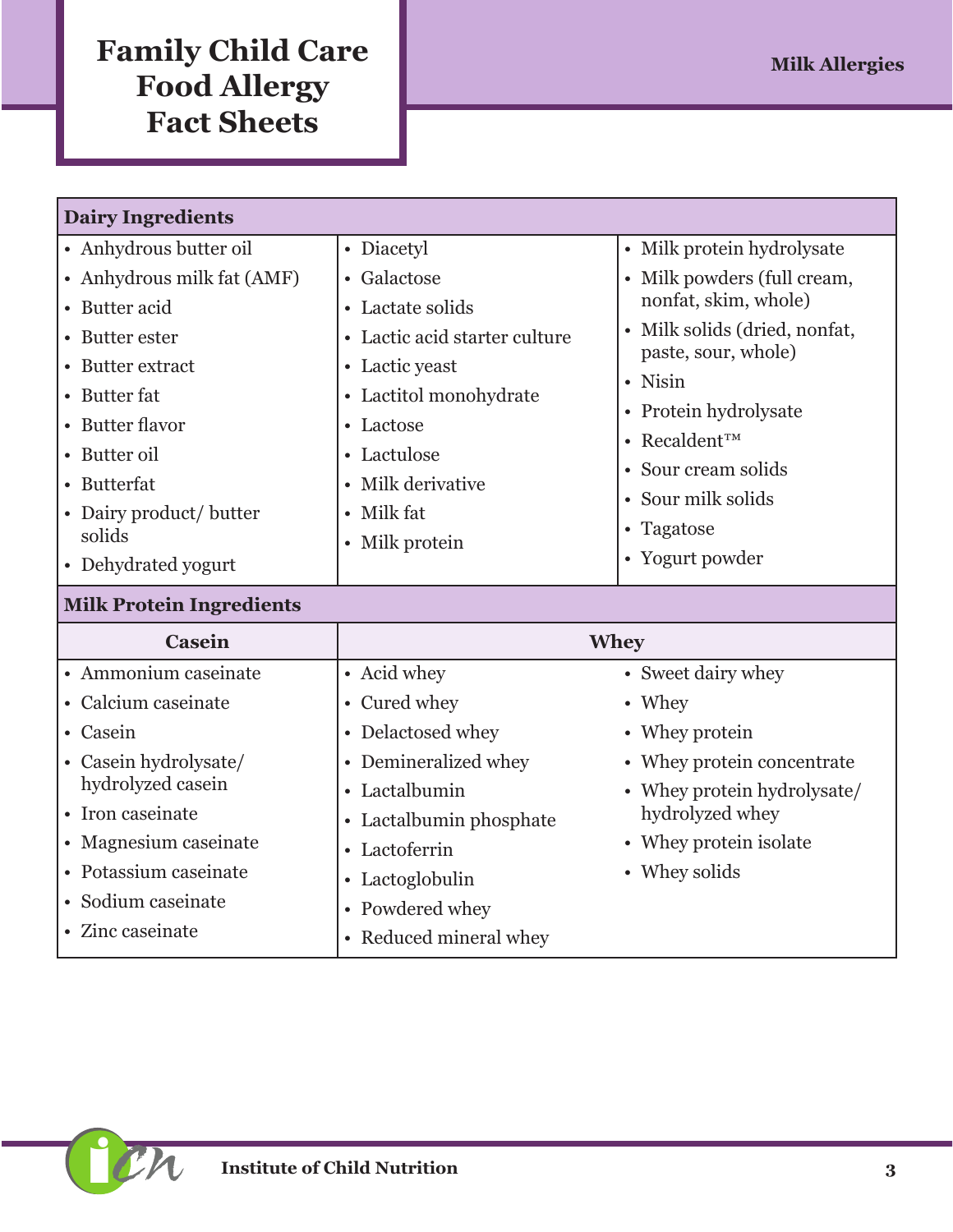### **Family Child Care Food Allergy Fact Sheets**

| Dishes, Foods, and Products That May Contain Milk    |                                          |                                                  |
|------------------------------------------------------|------------------------------------------|--------------------------------------------------|
| • Artificial butter flavor<br>• Baked goods (breads, | • Foods fortified with<br>protein        | • Nondairy products (may<br>contain casein)      |
| cakes, cookies, crackers)                            | • Granola mixes (butter)                 | • Protein powder (may                            |
| • Breading on processed                              | • High protein flour                     | contain whey or casein)                          |
| meat and poultry products                            | • Instant potatoes                       | • Shellfish (may be dipped)                      |
| • Broths, stocks                                     | • Luncheon meats, hot dogs,              | in milk to reduce fishy<br>odor)                 |
| • Buns (some restaurants)<br>butter buns)            | sausages (may use casein<br>as a binder) | • Simplesse <sup>®</sup> (fat<br>substitute)     |
| • Candy (caramel, chocolate,                         | • Margarine                              |                                                  |
| nougat)                                              | • Milk/cheese substitutes                | • Tuna (may contain casein,<br>pouch and canned) |
| • Flavored chips                                     | (soy-based, nut-based,                   |                                                  |
| • Flavorings (artificial                             | rice-based dairy products,               |                                                  |
| butter, caramel, natural)                            | possible cross-contact)                  |                                                  |

Many items may not contain milk but may be produced in a facility where milk is processed or used as an ingredient. As a result, cross-contact with milk may occur. Cross-contact is the accidental transfer of allergens to an allergen-free food or surface. Do not give a food to a child with a milk allergy that is labeled with an advisory statement such as being produced or manufactured in a facility with milk.

Some ingredients may be confused with ingredients that do contain milk. The listed items do not contain milk and do not need to be restricted for a child with a milk allergy:

- Calcium lactate
- Calcium stearoyl lactylate
- Cocoa butter
- Cream of tartar
- Lactic acid (lactic acid starter culture may contain milk)
- Oleoresin
- Sodium lactate
- Sodium stearoyl lactylate

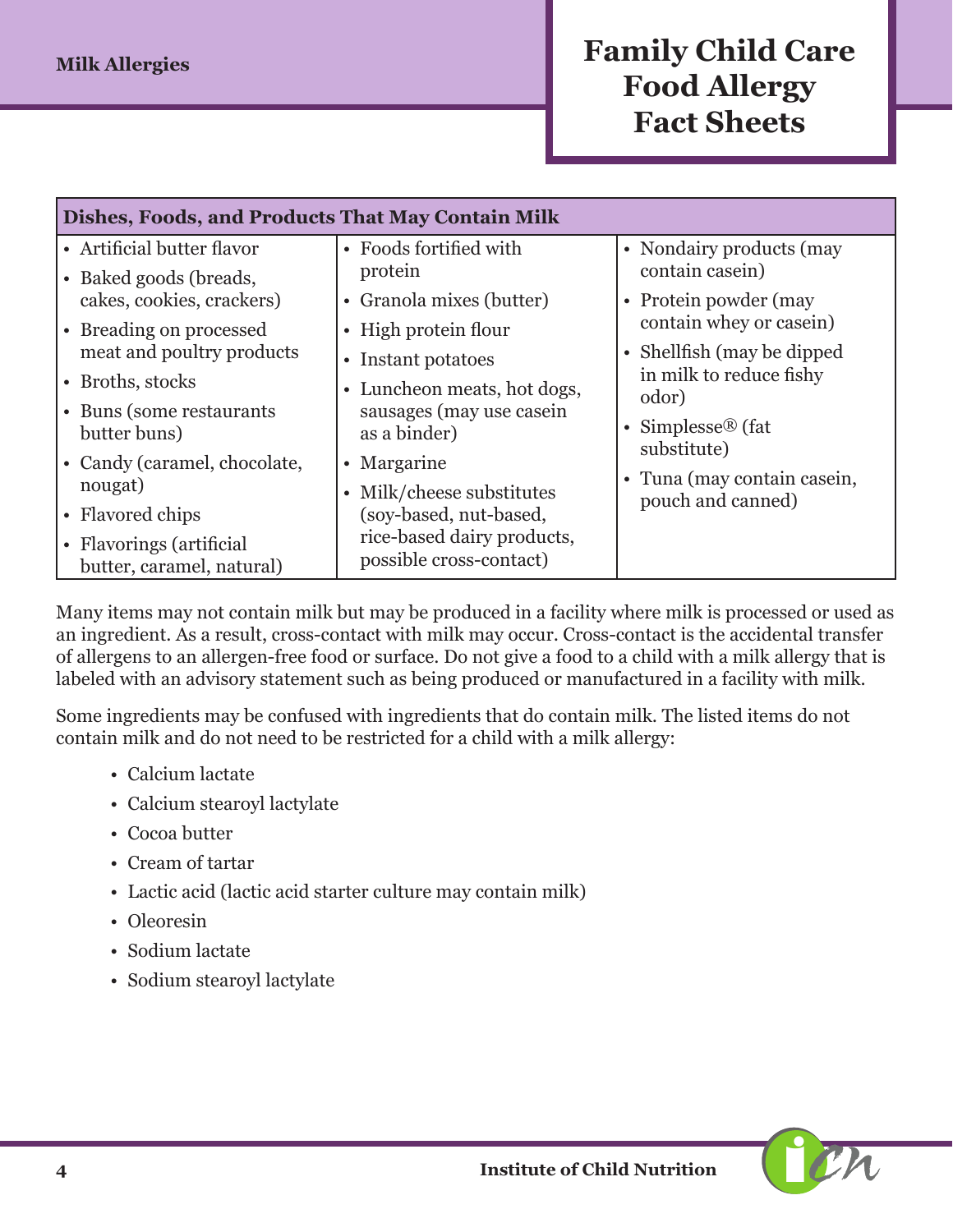### **Family Child Care Milk Allergies Milk Allergies Food Allergy Fact Sheets**

#### **What are some ways to substitute milk in meals?**

The following chart lists common menu items that may be used as safe substitutions to items that contain milk. Always carefully read ingredient lists, even for foods that do not usually contain milk.

| <b>Menu Items and Condiments That May</b><br><b>Contain Milk*</b>            | <b>Possible Substitutes*†</b>                                                                   |
|------------------------------------------------------------------------------|-------------------------------------------------------------------------------------------------|
| Bread, bagels, biscuits, muffins, pancakes,<br>waffles, other bread products | Bread products made without milk; tortillas                                                     |
| Breaded products (chicken nuggets, fish<br>sticks)                           | Non-breaded products (grilled chicken patties)                                                  |
| <b>Breakfast cereals</b>                                                     | Dairy-free breakfast cereals                                                                    |
| <b>Butter</b>                                                                | Dairy-free margarine                                                                            |
| Cheese, any menu items that contain cheese                                   | Imitation cheese (soy, almond, other vegan<br>cheeses) <sup>†</sup> ; menu items without cheese |
| Crackers (some varieties)                                                    | Dairy-free crackers, corn chips, pretzels                                                       |
| Mayonnaise, cream-based salad dressings                                      | Oil and vinegar salad dressings                                                                 |
| Mixed dishes containing milk, cheese, butter,<br>sour cream                  | Mixed dishes without milk, cheese, butter, or<br>sour cream                                     |
| Pasta (some varieties)                                                       | Pasta without milk; barley, beans, couscous,<br>legumes, rice, quinoa                           |
| Processed meats                                                              | 100% beef, pork, poultry, fish or shellfish; beans,<br>peas, legumes                            |
| Vegetable or legume soups                                                    | Vegetable or legume soups without dairy                                                         |
| Yogurt, cottage cheese                                                       | Soy yogurt**                                                                                    |

\*All meals and snacks claimed for reimbursement must meet the Child and Adult Care Food Program (CACFP) meal pattern requirements. Please visit [www.fns.usda.gov/cacfp/meals-and-snacks](http://www.fns.usda.gov/cacfp/meals-and-snacks) for more information. For children with food allergies, providers are required to provide meal modifications as stated in the child's medical statement signed by a State licensed healthcare professional. Meal modifications may require providing meals and snacks that do not meet CACFP meal pattern requirements. These meals are reimbursable as long as there is a medical statement on file documenting the necessary accommodations. Providers may choose to accommodate food-related disabilities without a signed medical statement if the meal modifications still meet the meal pattern requirements. Refer to the *Family Child Care Food Allergy Fact Sheets – Accommodating Children with Food Allergies* for more information.

†Always review the ingredient list to verify ingredients and check for possible cross-contact.

\*\*Soy products are common substitutes for milk products, but soy also is a common allergen.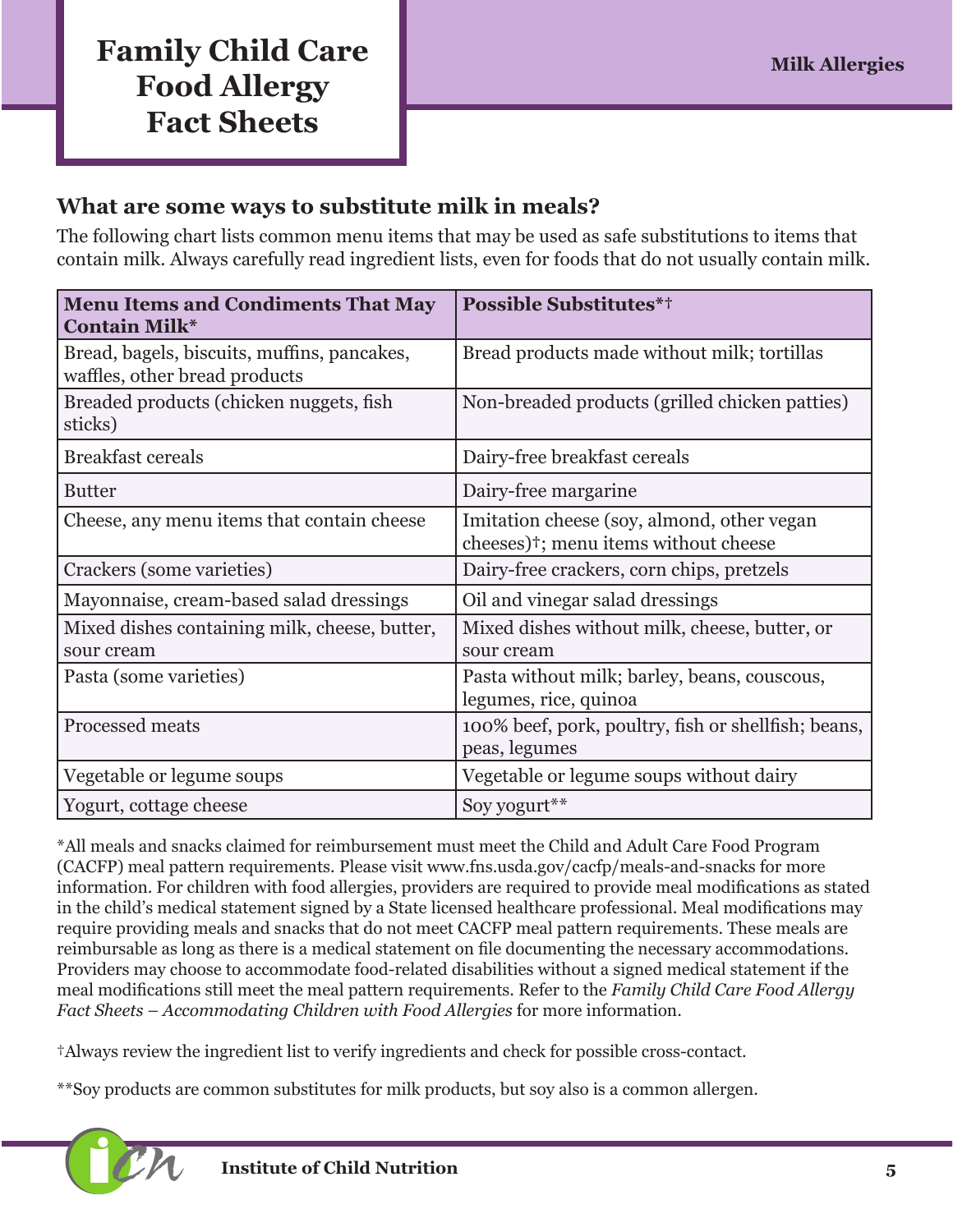#### **If a product is labeled "dairy-free" or "nondairy," is it safe for a person with milk allergies?**

Be aware that a product that is labeled "dairy-free" or "nondairy" may not be safe for a person with milk allergies. The term "dairy-free" does not have a Food and Drug Administration (FDA) regulated definition, so there is no guarantee that the product does not contain milk proteins. The FDA definition of "nondairy" states that the product can include milk proteins and still be labeled "nondairy." Therefore, food labels should always be checked for the presence of milk even if one of these terms is used on the packaging.

#### **What are some baking substitutions for milk?**

Water or fruit juice can be substituted in equal amounts for milk in baking and cooking. For example, use 1 cup of water in place of 1 cup of milk.

#### **How does lactose intolerance differ from a milk allergy?**

Food intolerances can sometimes be confused for food allergies. Lactose intolerance is caused by a person's lack of lactase, the enzyme that breaks down the sugar (lactose) found in milk. Common symptoms of lactose intolerance are nausea, bloating, diarrhea, gas, and cramps. Lactose intolerance is not life-threatening. Lactose-free milk can be offered as part of a reimbursable meal without a written request. Those with lactose intolerance may be able to eat small amounts of foods that contain milk as an ingredient and consume other dairy products such as yogurt without experiencing symptoms. This will vary based upon the individual.

Milk allergy, in contrast, is a reaction to the proteins (rather than the sugar) in milk and is an immune response rather than a digestive problem. A child with a true milk allergy will not be able to consume any dairy products, including cheese and yogurt.

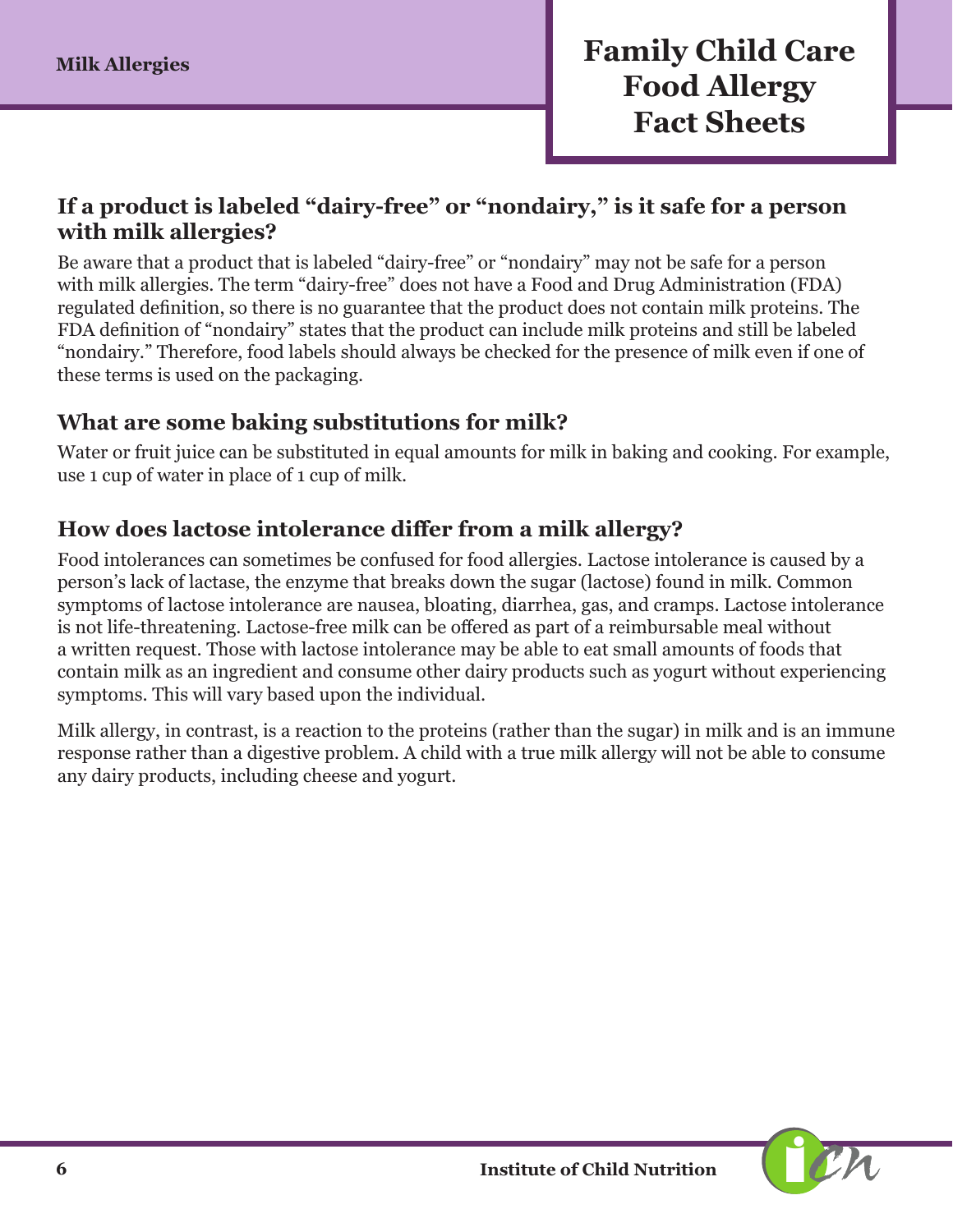## **Family Child Care Milk Allergies Milk Allergies Food Allergy Fact Sheets**

#### **References**

- Asthma and Allergy Foundation of America. (n.d.). *Milk allergy.*  <http://www.kidswithfoodallergies.org/page/milk-allergy.aspx>
- Centers for Disease Control and Prevention. (2013). *Voluntary guidelines for managing food allergies in schools and early care and education programs.* <https://www.cdc.gov/healthyyouth/foodallergies/>
- Food Allergy Research & Education. (2020). *Facts and statistics*. <https://www.foodallergy.org/resources/facts-and-statistics>
- Food Allergy Research & Education. (2020). *Your guide to food allergy.*  <https://www.foodallergy.org/resources/field-guide-english>
- Food Allergy Research & Education. (2021). *With the stroke of President Biden's pen, FASTER Act for sesame labeling becomes law.*

[https://www.foodallergy.org/media-room/stroke-president-bidens-pen-faster-act-sesame](https://www.foodallergy.org/media-room/stroke-president-bidens-pen-faster-act-sesame-labeling-becomes-law)[labeling-becomes-law](https://www.foodallergy.org/media-room/stroke-president-bidens-pen-faster-act-sesame-labeling-becomes-law)

- Food Allergy Research & Education. (n.d.). *Milk allergy.* [https://www.foodallergy.org/living-food-allergies/food-allergy-essentials/common-allergens/](https://www.foodallergy.org/living-food-allergies/food-allergy-essentials/common-allergens/milk) [milk](https://www.foodallergy.org/living-food-allergies/food-allergy-essentials/common-allergens/milk)
- Institute of Agriculture and Natural Resources Food Allergy Research and Resource Program. (n.d.). *Dairy-free and non-dairy?*. [https://farrp.unl.edu/resources/gi-fas/opinion-and-summaries/dairy-free-and-non-dairy](https://farrp.unl.edu/resources/gi-fas/opinion-and-summaries/dairy-free-and-non-dairy
)
- Institute of Child Nutrition. (2020, June 23). *Food allergies for schools: Milk allergies.*
	- <https://www.theicn.org/foodsafety>
- Mayo Clinic. (2020, June 12). *Milk allergy.* [https://www.mayoclinic.org/diseases-conditions/milk-allergy/symptoms-causes/syc-](https://www.mayoclinic.org/diseases-conditions/milk-allergy/symptoms-causes/syc-20375101)[20375101](https://www.mayoclinic.org/diseases-conditions/milk-allergy/symptoms-causes/syc-20375101)
- U.S. Department of Agriculture, Food and Nutrition Service. (2013, July 16). *Nutrition standards for CACFP meals and snacks.* <https://www.fns.usda.gov/cacfp/meals-and-snacks>
- U.S. Department of Agriculture, Food and Nutrition Service. (2017, June 22). *Modifications to accommodate disabilities in CACFP and SFSP.*  <https://www.fns.usda.gov/modifications-accommodate-disabilities-cacfp-and-sfsp>
- U.S. Food and Drug Administration. (2018, July 16). *Food Allergen Labeling and Consumer Protection Act of 2004 (FALCPA)*. [https://www.fda.gov/Food/GuidanceRegulation/GuidanceDocumentsRegulatoryInformation/](https://www.fda.gov/Food/GuidanceRegulation/GuidanceDocumentsRegulatoryInformation/Allergens/ucm1061) [Allergens/ucm106187.htm](https://www.fda.gov/Food/GuidanceRegulation/GuidanceDocumentsRegulatoryInformation/Allergens/ucm1061)
- U.S. Food and Drug Administration. (2021, May 5). *Food allergies.*  <https://www.fda.gov/food/food-labeling-nutrition/food-allergies>